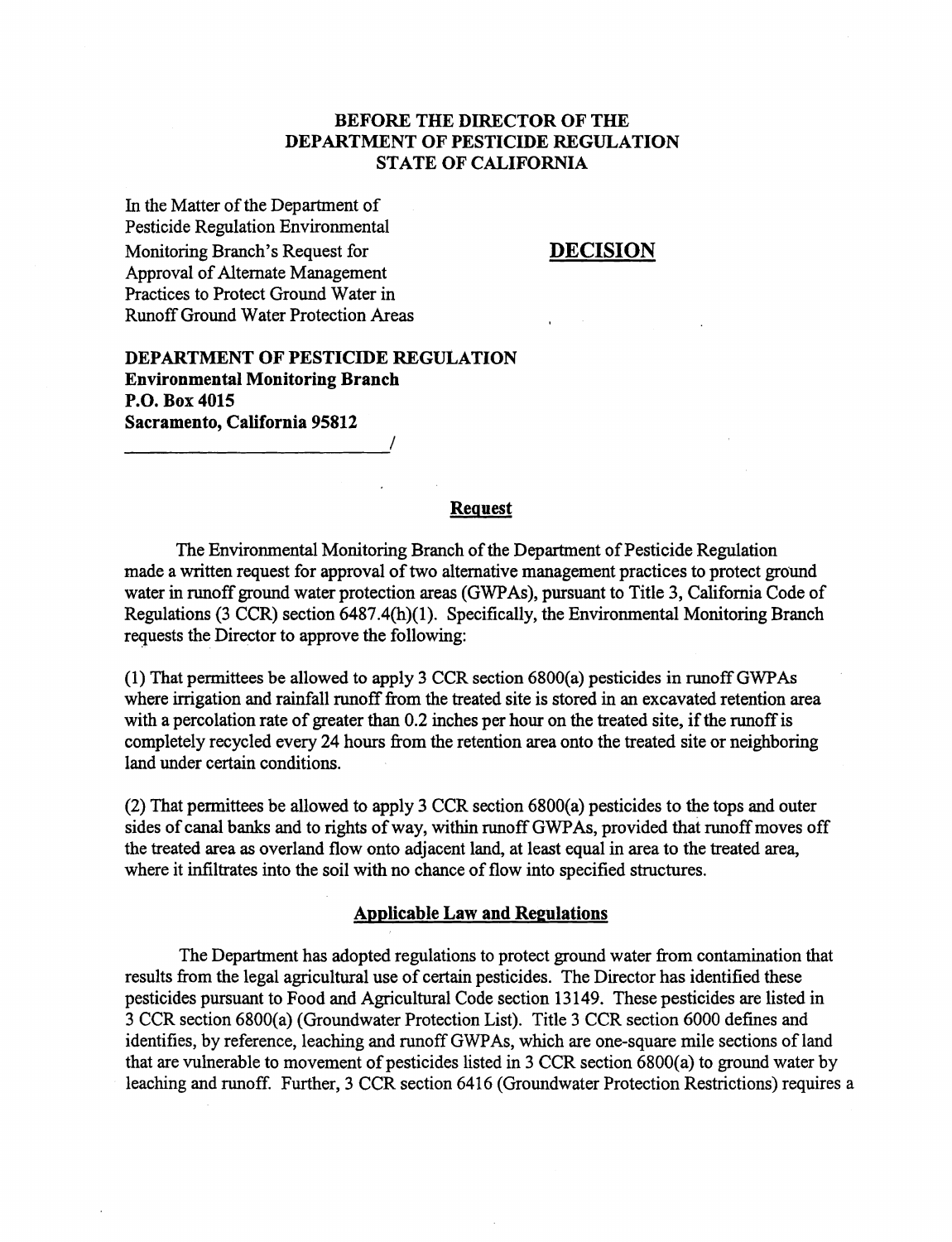Department of Pesticide Regulation Environmental Monitoring Branch Page 2 of 5

permit for the possession or use of a pesticide containing a chemical listed in 3 CCR section 6800(a) when the pesticide is applied in an agricultural, outdoor institutional, or outdoor industrial use within a runoff GWPA or in a leaching GWPA. Title 3 CCR section 6487.4 (Runoff Ground Water Protection Areas) requires that, except as provided in 3 CCR sections 6487.1, 6487.2, and 6487.3, use of pesticides registered for agricultural, outdoor industrial, and outdoor institutional use containing chemicals listed in 3 CCR section 6800(a) shall be prohibited in runoff GWPAs unless one of seven management practices listed in 3 CCR section 6487.4(a) through (g) can be met and is designated by the commissioner on the permit.

One of those management practices (3 CCR section 6487.4(e) [Retention of runoff on field]) states "For six months following the application, the field shall be designed, by berms, levees, or nondraining circulation systems, to retain all irrigation runoff and all precipitation on, and drainage through, the field. The retention area on the field shall not have a percolation rate of more than 0.2 inches per hour (5 inches per 24 hours)." Currently, under most conditions this management practice may be the only one that could potentially apply to alfalfa fields treated with 3 CCR section 6800(a) herbicides. However, since many, if not most, retention areas are expected to have percolation rates of more than 0.2 inches per hour, this management practice may have limited applicability in alfalfa as well as other treatment sites.

Similarly, another management practice (3 CCR section 6587.4(g) [Runoff onto a fallow field for six months following application]) is expected to be the only practice that could apply to the tops and outer banks of canals and to most rights of way. However, since in most cases fallow fields will not be available for six months after application, this practice is seldom expected to apply in those situations.

The regulations also allow the Director to approve management practices alternative to those specifically set forth in 3 CCR section 6487 under certain conditions. Title 3 CCR section 6487.4(h)(1) states that, upon written request, the Director may evaluate and approve use of alternative management practices that are based on scientific data demonstrating their effectiveness in reducing movement of pesticides to ground water.

# **Alternative Management Practices and Environmental Monitoring's Justification for Approval**

(1) Alternative management practice: Allowing use of 3 CCR section 6800(a) pesticides in fields where runoff is retained on the treated site in an excavated retention area with a percolation rate of more than 0.2 inches per hour, and completely recycled.

The Environmental Monitoring Branch has been supporting investigations on the mitigation of herbicide movement to ground water in cracking clay soils. Residues of the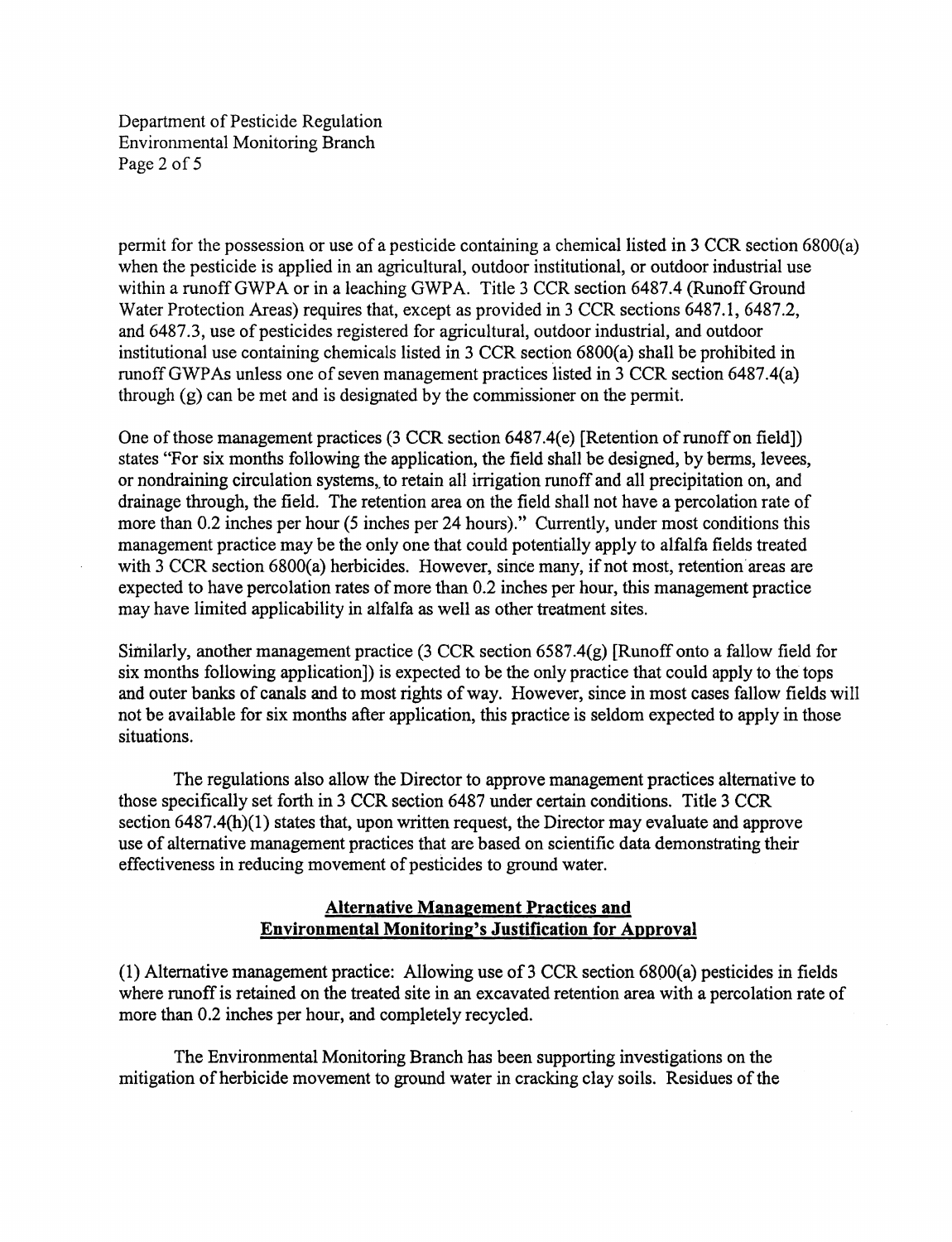Department of Pesticide Regulation Environmental Monitoring Branch Page 3 of *5* 

predominant crops are alfalfa, tomatoes, and beans. In 1999, collaborative studies were initiated with Dr. Terry Prichard, Cooperative Extension Irrigation and Water Management Specialist, San Joaquin County, and Mr. Mick Canevari, Cooperative Extension County Director and Weed Management Specialist, San Joaquin County, first to determine the pathway for offsite movement of the herbicide residues and then to determine potential mitigation. With respect to the pathway of offsite movement, it was concluded that collection of runoff water containing herbicide residues into ponds (drainage sumps) was the predominant source for rapid movement of residues to shallow ground water {Prichard et al., Submitted).

In a subsequent continuation of this project, Dr. Prichard conducted a study to investigate pond management practices that would mitigate infiltration of the water and residues to ground water. Dr. Prichard found that pumping water out of the pond after the end of irrigation sets was effective in reducing both the percolation of water and herbicide residues from the pond (Prichard, 2004). After reviewing that final report, Mr. Gary Stockel, Deputy Agricultural Commissioner, San Joaquin County, noted that this technique was a potential mitigation measure for ponds where the infiltration rate is greater than 0.2 inches per hour, suggesting it as an alternative management practice that could be applicable to all runoff GWPAs.

 $(2)$  Alternative management practice: Allowing use of 3 CCR section 6800 $(a)$  pesticides on the *tops* and outer sides of canals and on rights of way, within runoff GWPAs, where runoff water moves off the treated site as overland flow.

The scientific basis for adopting this proposed alternative management practice is the same as the basis for the fallow field option for runoff GWP As found in 3 CCR section  $6487.4(g)$ . That option allows exposure of pesticide residues in runoff water to soil in an adjacent fallow field, which facilitates adsorption of pesticide residues to soil particles and organic matter, and thus immobilization and degradation of those residues. These processes all minimize the risk of movement of pesticides to ground water.

#### **Director's Finding Regarding the Justification**

The Director concurs with Environmental Monitoring's justification for adopting the proposed alternative management practices.

#### **Conclusion**

Pursuant to 3 CCR section  $6487.4(h)(1)$ , the requested alternative management practices are approved and will read as follows:

(1) Recycling of runoff. For six months following the application, runoff collected on the treated site in an excavated retention area that has a percolation rate of greater than 0.2 inches per hour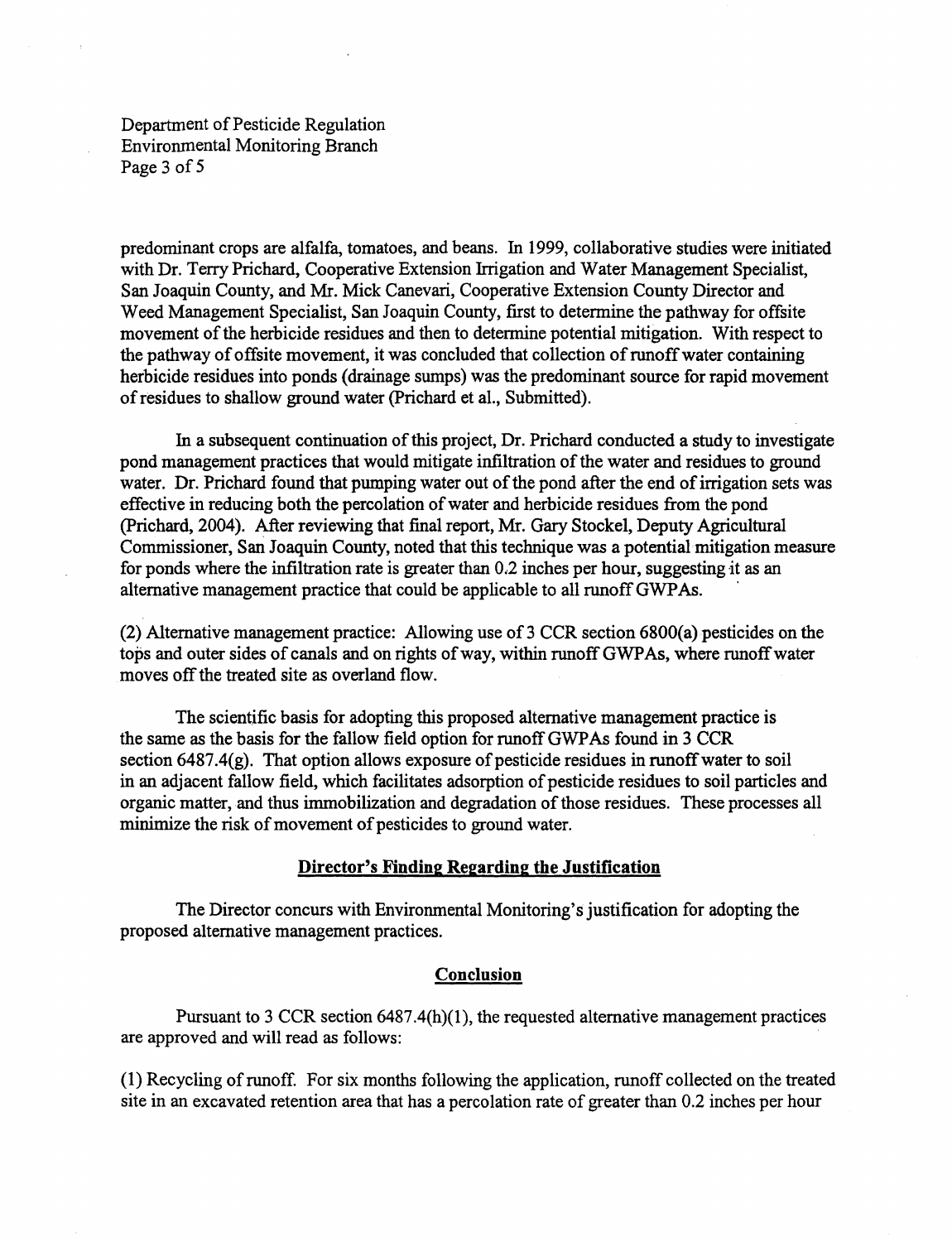Department of Pesticide Regulation Environmental Monitoring Branch Page 4 of 5

shall be completely recycled, every 24 hours, onto the treated site, neighboring land under the control of the property operator, or neighboring land with the consent of the operator of the neighboring land.

(2) Runoff onto adjacent land. For six months following application, runoff water from the tops and outer sides of canal banks and rights of way, within runoff GWPAs, shall move offsite as overland flow onto adjacent land, at least equal in area to the treated area, where it infiltrates into the soil with no chance of flow into structures such as dry wells, or ditches or excavated retention areas with percolation rates of greater than 0.2 inches per hour. "Overland flow" is the movement of a thin film of water before the water collects into ditches, creeks, or streams.

### **Disposition**

The equivalent of the above language will be proposed by the Department of Pesticide Regulation to amend 3 CCR section 6387.4 in future rulemaking, pursuant to Government Code section 11340 et seq.

# **STATE OF CALIFORNIA DEPARTMENT OF PESTICIDE REGULATION**

STATE OF CALIFORNIA<br>DEPARTMENT OF PESTICIDE REGULATION<br>By: Mary-Ann Warmerdam<br>Director<br>Director

**Director** 

Dated:  $1/11/05$ *t/11 /05*